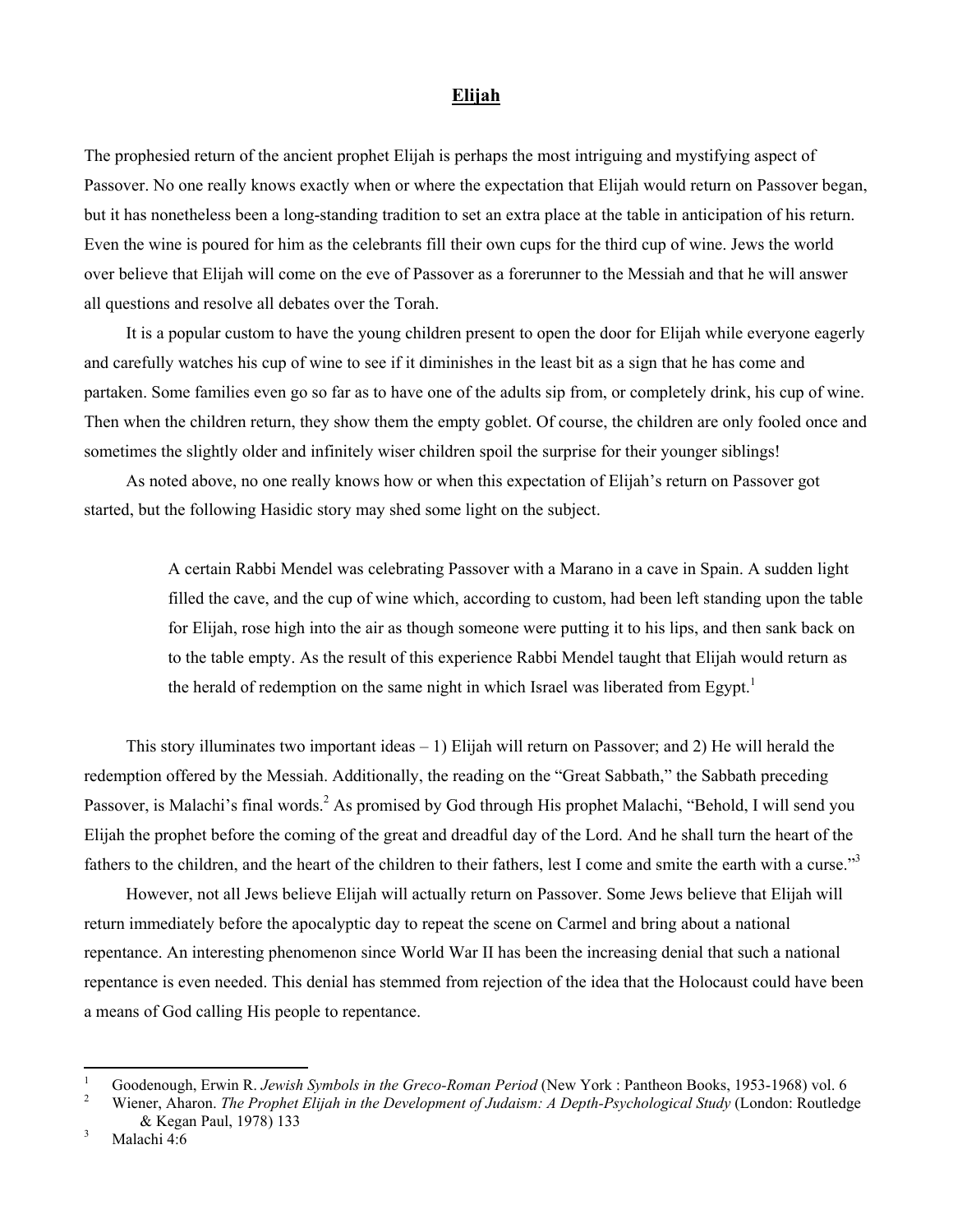As may be deduced from the folk tradition just recounted, many legends of Elijah returning have arisen. Mostly, he is spoken of as appearing in the guise of a venerable old man who offers wise counsel or offers a helping hand and then mysteriously disappears. Latter-day Saints may identify with these legends similar folktales in their own culture about the Three Nephites.

Whilemost Elijah stories conform to the Aggadic view, $4$  there is a less known story that is in accordance with the Hasidic view that Elijah has not actually appeared in person, but that his role and essence may be felt:

> A pious and wealthy Jew asked his rabbi, "For about forty years I have opened the door for Elijah every Seder night waiting for him to come, but he never does. What is the reason?" The rabbi answered, "In your neighborhood there lives a very poor family with many children. Call on the man and propose to him that you and your family celebrate the next Passover in his house, and for this purpose provide him and his whole family with everything necessary for the eight Passover days. Then on the Seder night Elijah will certainly come." The man did as the rabbi told him, but after Passover he came to the rabbi and claimed that again he had waited in vain to see Elijah. The rabbi answered, "I know very well that Elijah came on the Seder night to the house of your poor neighbor. But of course you could not see him." And the rabbi held a mirror before the face of the man and said, "Look, this was Elijah's face that night."[5](#page-1-1)

This story draws an interesting parallel to a famous character in Jewish folklore, Sarah bat Asher. According to Jewish legend, Serah was the daughter of Asher, one of the twelve sons of Jacob. When she was seven, her father and uncles decided to have her break the news to Jacob that Joseph was still alive and desired the family to go to Egypt for relief from the famine. Jacob was so overjoyed when she assured him that his most favored son yet lived, that he gave Serah a special blessing that caused her to live for many centuries. Hence, she went up to Egypt with Jacob's family, experienced the oppression of Egyptian slavery, and the Israelites' liberation. She was finally taken up to heaven in a fiery chariot in a similar fashion as Elijah, likewise not tasting death.

The intriguing thing about the legend associated with Serah bat Asher is her description of what the walls of the Red Sea looked like when they were parted for the children of Israel. According to Serah, "they resembled shining mirrors, mirrors in which every man, woman, and child was reflected, so that it seemed like an even greater multitude crossed there, not only those of the present, but also those of the past and future as well."<sup>6</sup> In relation to the Passover, this gives further import to the mandate contained in the text of the Haggadah, "In every generation each individual is bound to regard himself as if he personally had gone forth from Egypt."

 $\overline{a}$ 

<span id="page-1-0"></span><sup>4</sup> Aggadic view means they refer to an actual though mysterious appearance of Elijah.

<span id="page-1-1"></span><sup>5</sup> Wiener, Aharon. *The Prophet Elijah in the Development of Judaism: A Depth-Psychological Study* (London: Routledge & Kegan Paul, 1978) 139

<span id="page-1-2"></span>Schwartz, Howard, ed. "[The Chronicle of Serah Bat Asher"](serah.pdf) *Gabriel's Palace: Jewish Mystical Tales* (Oxford: Oxford University Press, 1993) 49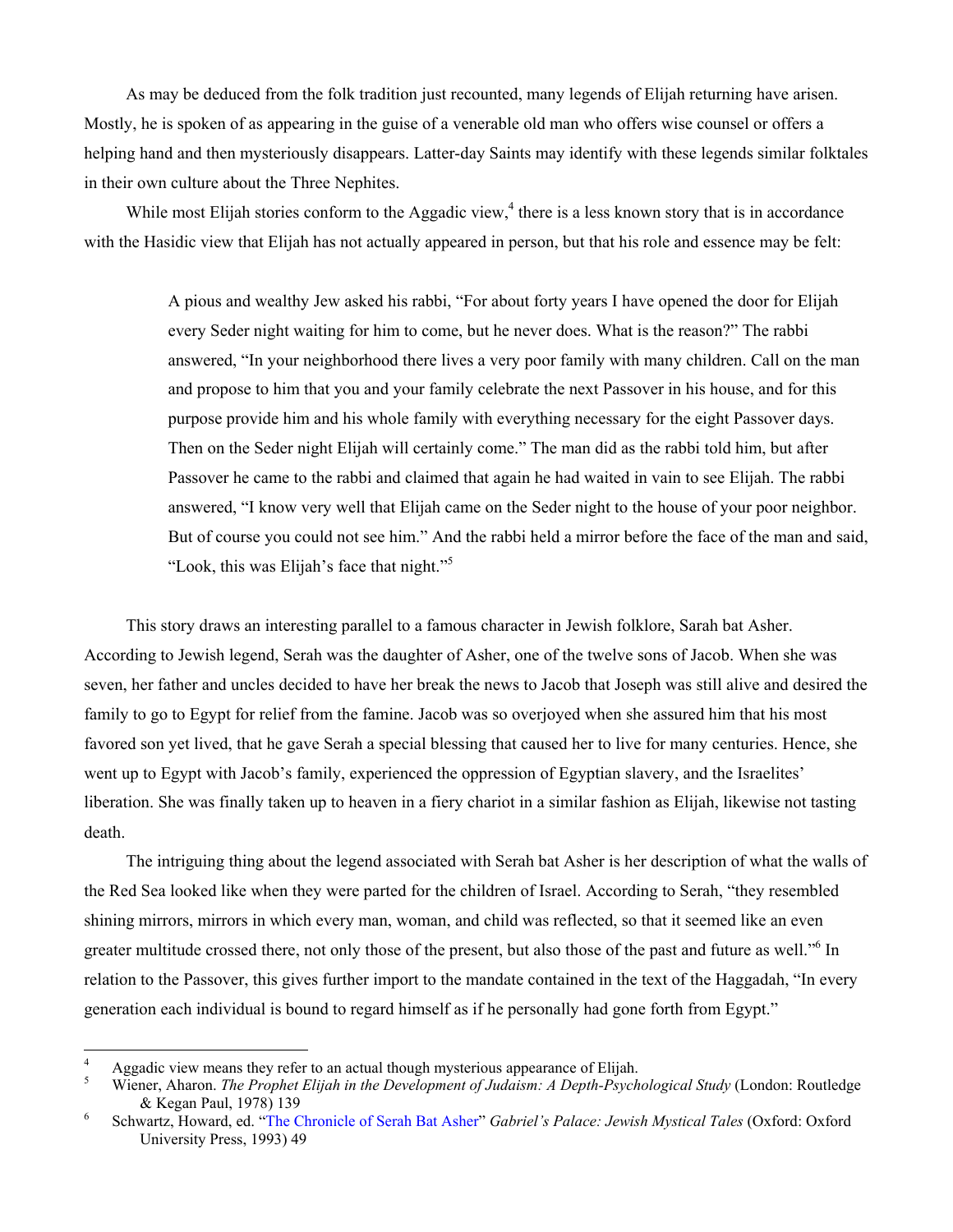For Latter-day Saints, this legend and the similarity between Serah bat Asher and the prophet Elijah has even greater implications and significance. When Latter-day Saints are married in their temples, the ceremony is performed in a special and sacred place called a *sealing room*. The term *sealing* is used to denote their belief that when such a marriage takes place, the authority used has the power to seal, or bind together the generations of mankind, past, present, and future. Joseph Smith, the first prophet of The Church of Jesus Christ of Latter-day Saints taught that "they [our ancestors] without us cannot be made perfect – neither can we without our dead be made perfect."<sup>[7](#page-2-0)</sup> To represent this belief, a mirror is placed on facing walls of the room between which is the altar where the couple kneels. Thus, as the bride and groom gaze at each other across the altar, they can see in the background their infinite reflection that stretches backward and forward through all generations of mankind. In this way, the mirrors of the Latter-day Saint sealing room carry a similar allusion as the perceived mirrored walls of the Red Sea. Additionally, for Latter-day Saints, the covenant that a man and woman enter into with God when married in the sealing room is the most sacred covenant that they can make. It is called the new and everlasting covenant. This everlasting ordinance and its associated covenant are comparable to the Passover, which is "an ordinance to thee and to thy sons for ever"<sup>8</sup> and its associated covenant between the Israelites and God at Mount Sinai.<sup>9</sup>

The analogy goes further though. Latter-day Saints believe that the great Israelite patriarchs and prophets possessed this sealing power, but that with the end of the prophets came an end to this power's presence on the earth for a time. However, Joseph Smith recorded the following pertaining to an experience that he had in the temple at Kirtland, Ohio, April 3, 1836, which was during Passover of that year:

> The veil was taken from our minds, and the eyes of our understanding were opened. We saw the Lord standing upon the breastwork of the pulpit, before us; and under his feet was a paved work of pure gold, in color like amber. His eyes were as a flame of fire; the hair of his head was white like the pure snow; his countenance shone above the brightness of the sun; and his voice was as the sound of the rushing of great waters. After this vision closed, the heavens were again opened unto us; and Moses appeared before us, and committed unto us the keys of the gathering of Israel from the four parts of the earth, and the leading of the ten tribes from the land of the north. After this, Elias appeared, and committed the dispensation of the gospel of Abraham, saying that in us and our seed all generations after us should be blessed. After this vision had closed, another great and glorious vision burst upon us; for Elijah the prophet, who was taken to heaven without tasting death, stood before us, and said: Behold, the time has fully come, which was spoken of by the mouth of Malachi…Therefore, the keys

 $\overline{a}$ 

<span id="page-2-0"></span><sup>7</sup> D&C 128: 15, 18. *The Doctrine and Covenants of The Church of Jesus Christ of Latter-day Saints* (Salt Lake City: The Church of Jesus Christ of Latter-day Saints, 1981) 8

<span id="page-2-1"></span>Exodus 12:24

<span id="page-2-2"></span><sup>9</sup> Exodus 19:16-20; Deuteronomy 4:10-14